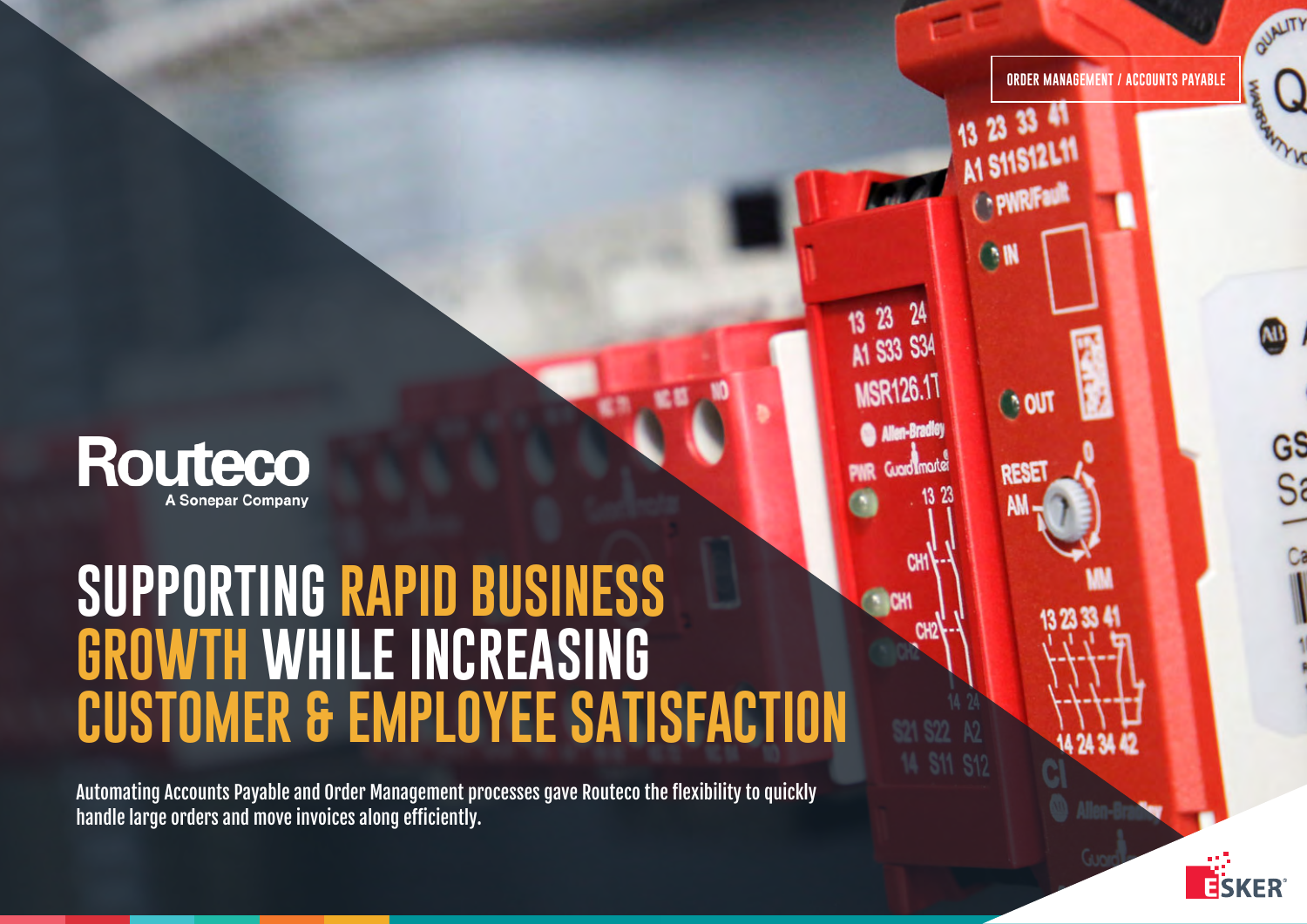### **AT A GLANCE** Routeco



Distributor of industrial automation and control products



4 UK service centres plus 1 each in Austria, the Netherlands and Belgium



Over 200 employees



ERP: Kerridge Commercial **Systems** 

## **challenges**

Laborious manual processes undermined efficiency

Routeco is the UK's leading specialist distributor of industrial automation and control products from worldwide manufacturers - packaged together with a range of added-value services. Routeco's ambitious growth strategy was proving difficult to implement without also addressing its Accounts Payable (AP) and Order Management processes.

Printing, scanning and emailing invoices to other departments within the company was time consuming and had staff continuously on their toes throughout the entire process. The limited visibility and control of payment amounts due to unclear VAT situations and cost variances slowed Routeco down even more.

Order processing also needed a revamp, as it was highly manual and error-prone. Routeco was looking for ways to improve data accuracy and avoid incorrect deliveries. Freeing up time for the sales team to improve overall efficiency would lead the company towards the goal of all teams being more proactive rather than reactive.



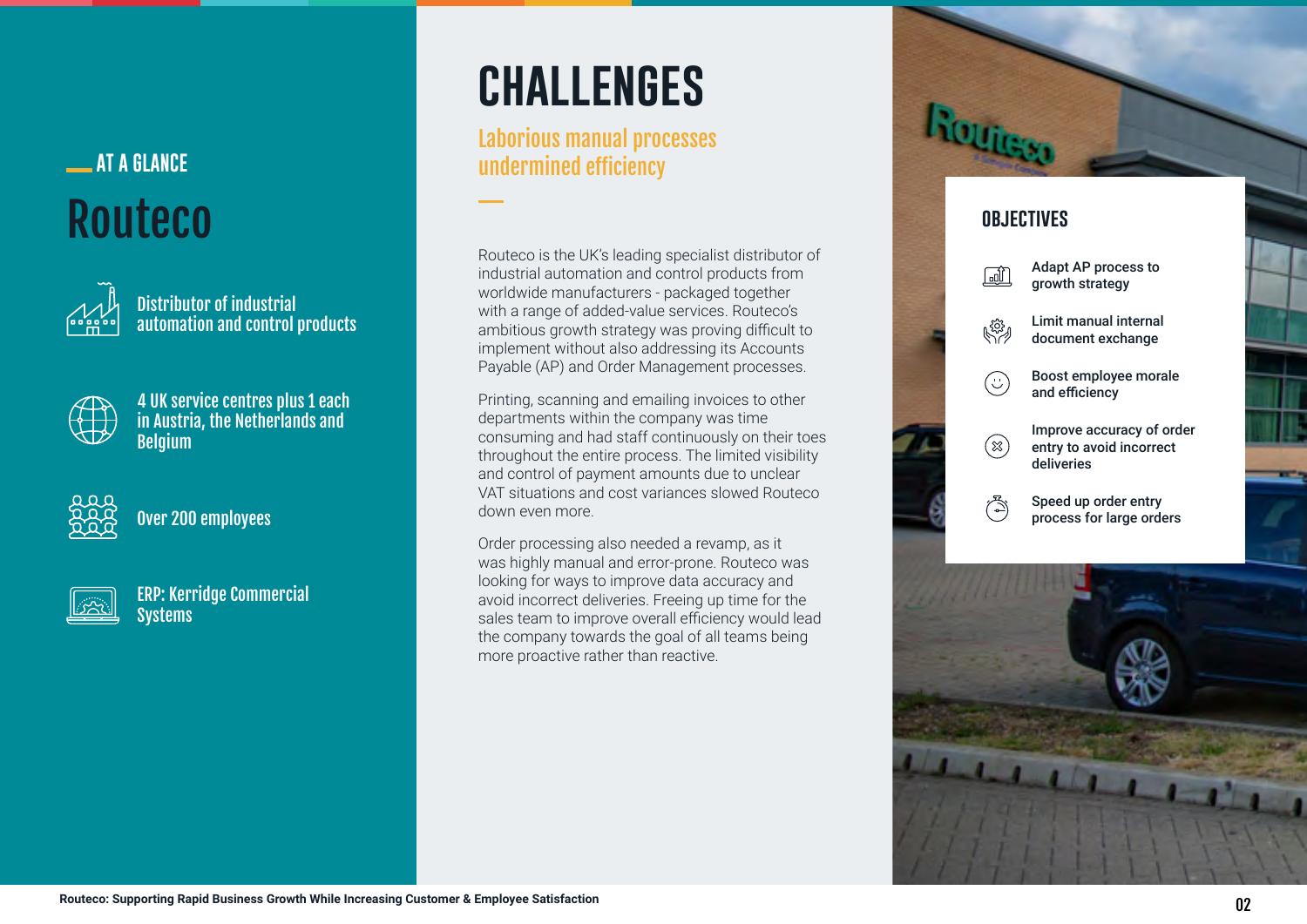My favourite feature by far is the ability to completely customise the dashboards. This is brilliant for management to understand if the processing team is on track and see where there may be some issues. It can be really motivating for the team to see the goals they are achieving.

### **Claire Hancott**

Finance Director Routeco Group, Routeco Limited

## **solution**

### Nimble processes result in improved visibility

"When considering Esker, we looked at several systems and they all felt very clunky, like somebody had bolted lots of additional features on over time and they didn't quite flow. Esker, on the other hand, was very intuitive, is easy to navigate and simple," commented Claire Hancott, Finance Director at Routeco Group.

Apart from the huge increase in productivity Esker's solutions have brought to both AP and order management, the complete visibility of the processes from start to finish proved very useful as well. Routeco now knows exactly how many invoices need processing at any one time and can plan workloads accordingly. They can also easily see the history linked to a posted invoice, such as any queries raised, notes added and who approved it.

Unique dashboards and views have also been set up for other people around the company who receive invoice queries or invoices to approve. They clearly show the staff what needs to be done and if anything is overdue.

As for the processing of orders, these are now fully automated. Users only need to view them within the ERP system to check whether data has been uploaded correctly, without spending a lot of time manually entering the orders. Routeco can now view all orders on the dashboard, providing an overview of how many orders are coming in for each customer service centre.



The customisation around the user access is also quite unique to Esker and has been very useful. The options are endless to control what menu options, reports etc. each individual user or group of users can see. This level of flexibility is very important to us when we are such a big company that has a centralised finance team covering several locations and countries.

### **Claire Hancott**

Finance Director Routeco Group, Routeco Limited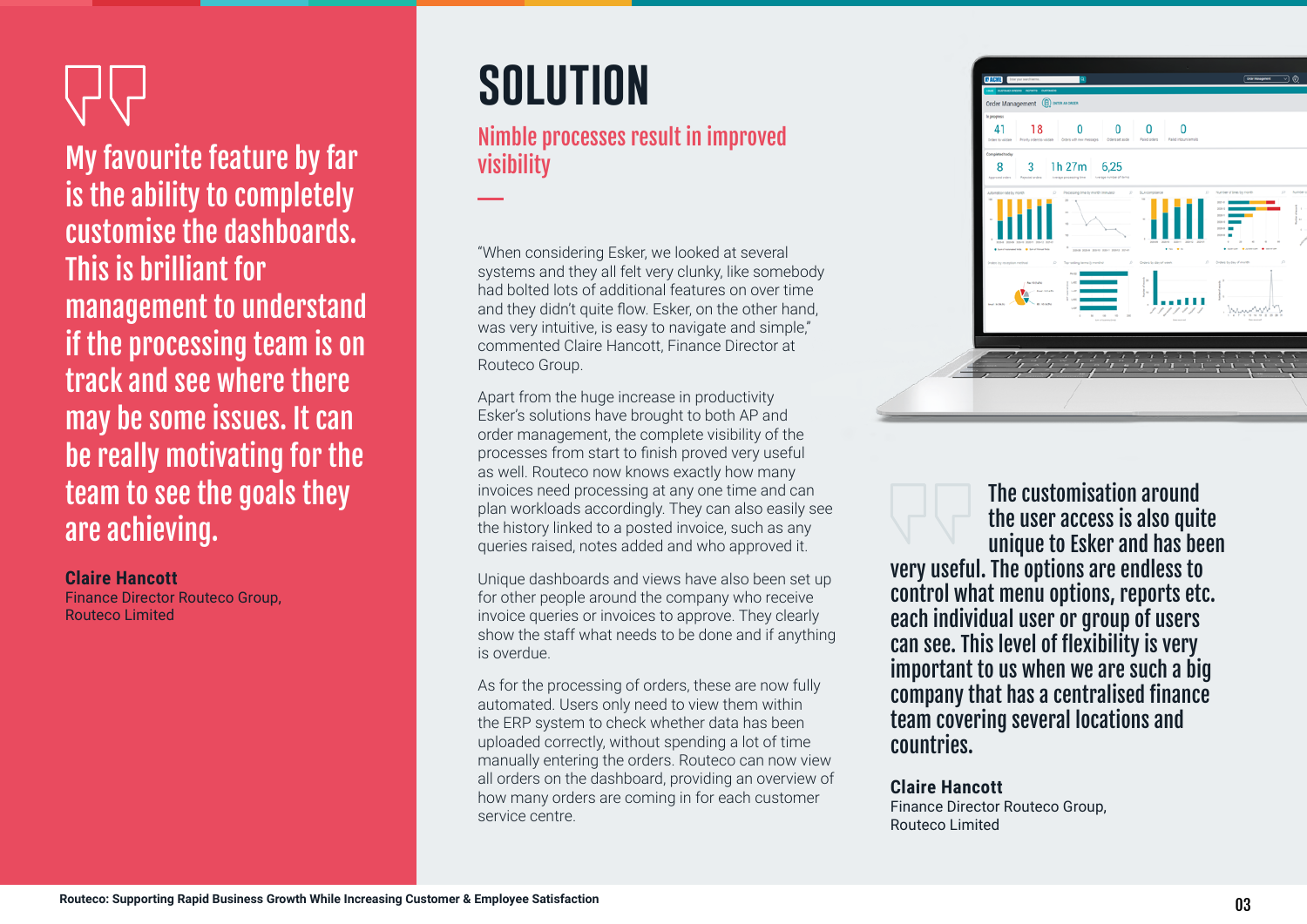### **results** Happier employees, customers & vendors

The biggest results were observed in added productivity, both for AP as well as order managment. Despite a recent increase in invoices, having them available in digital format made their processing easier and faster by saving on administrative tasks such as printing, filing and scanning.

Esker's AI-based machine learning capabilities help correct key stroke errors and formatting deviations, thereby ensuring more accurate order entry and removing the manual aspects of order processing. The need for manual intervention decreased and Routeco's customers can now place orders very late in the working day and still have them immediately processed and the goods shipped the next day.

"The increased accuracy of order processing results in a better customer journey. As we have utilised Esker more and more, our employees are able to see the time savings, freeing up time for more customer contact and value-added activities," concluded Mark Crawford, Group Operations Director at Routeco Limited.

Business growth can now be managed without adding on extra resources, leading to an increase in overall profitability. Morale has improved by building stronger inter-departmental relationships. With better visibility over goals, all teams are more focused and can celebrate achieving them together.



### **impacts**

100% of invoice processing automated, 30% of them touchless

 $45\%$  of all group-wide orders uploaded hands-free

30% of orders processed automatically

50% of AP time transferred to higher-value tasks



Customer experience and satisfaction levels have improved as we are now able to upload customer orders into our ERP system much quicker. This has enabled us to get customer orders out the door faster and with fewer pick errors.

#### **Mark Crawford**

Group Operations Director, Routeco Limited